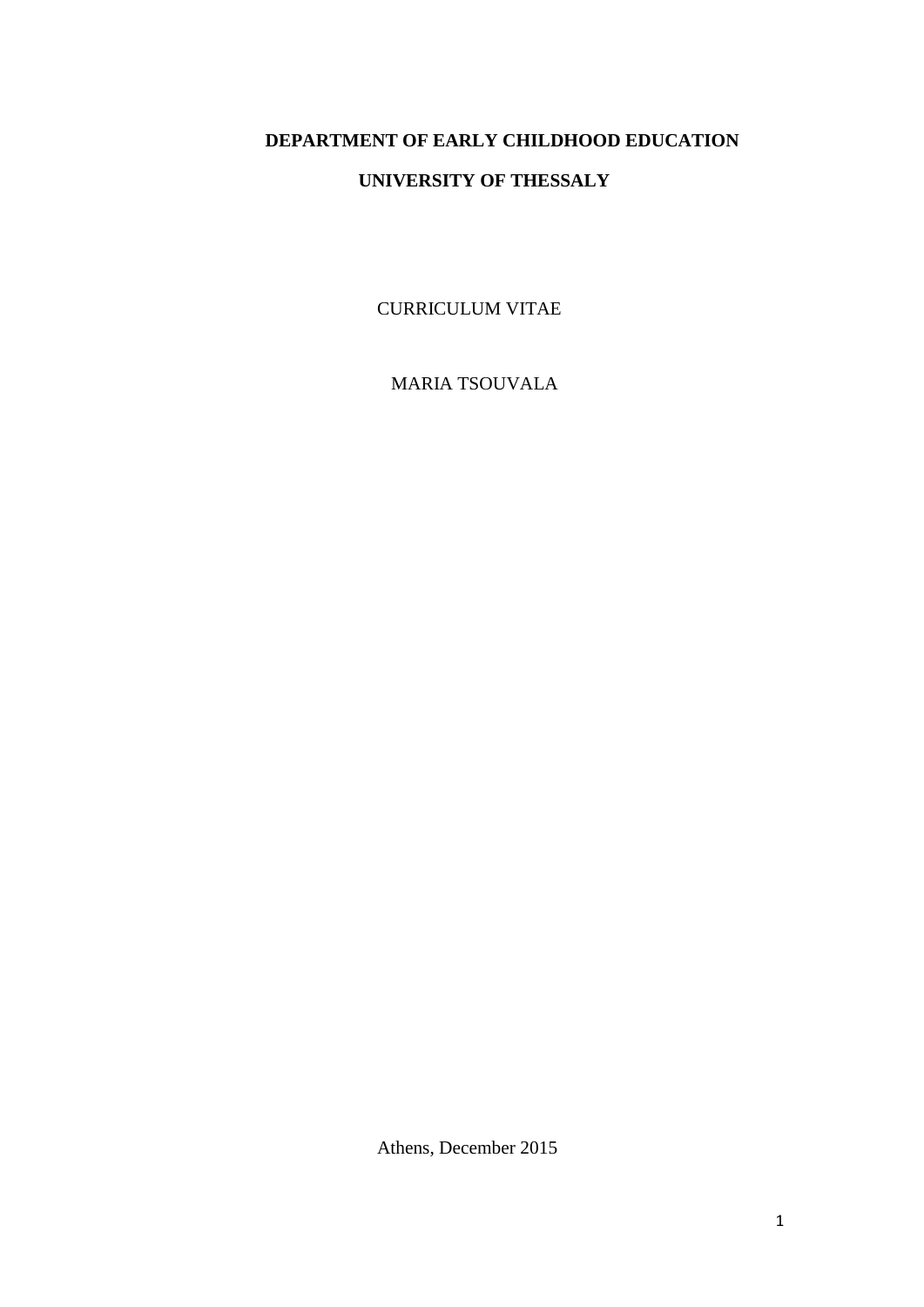# **CONTENTS**

| 1. PERSONAL INFORMATION                                                                                                                                                                                                                                                 |
|-------------------------------------------------------------------------------------------------------------------------------------------------------------------------------------------------------------------------------------------------------------------------|
|                                                                                                                                                                                                                                                                         |
| Graduate and Undergraduate Studies                                                                                                                                                                                                                                      |
| <b>Professional Dance Studies</b>                                                                                                                                                                                                                                       |
| Dance Techniques                                                                                                                                                                                                                                                        |
| <b>Dance Seminars</b>                                                                                                                                                                                                                                                   |
| Other courses related to dance                                                                                                                                                                                                                                          |
| Scholarships                                                                                                                                                                                                                                                            |
| Foreign Languages                                                                                                                                                                                                                                                       |
|                                                                                                                                                                                                                                                                         |
| University of Thessaly<br>Responsibilities in the University of Thessaly                                                                                                                                                                                                |
| In Higher Education (as adjunct Lecturer)                                                                                                                                                                                                                               |
| <b>Professional Dance Schools</b>                                                                                                                                                                                                                                       |
| Professional Drama Schools                                                                                                                                                                                                                                              |
| <b>Secondary Education</b>                                                                                                                                                                                                                                              |
| Primary Education                                                                                                                                                                                                                                                       |
| Other Educational Organizations                                                                                                                                                                                                                                         |
| <b>Dance Seminars</b>                                                                                                                                                                                                                                                   |
|                                                                                                                                                                                                                                                                         |
| <b>Contemporary Dance Group Metakinesis</b><br>Choreographing / Performing<br>Choreographies in Dance Schools and University Departments<br>Choreography / Kinesiology in the Theater<br>Director of Studies / Artistic Director<br>Membership in Artistic Associations |
| Ph.D. Thesis                                                                                                                                                                                                                                                            |
| M.A. Thesis                                                                                                                                                                                                                                                             |
| M.Ed. Thesis                                                                                                                                                                                                                                                            |
| Articles in Peer Reviewed Journals                                                                                                                                                                                                                                      |
| Articles in Collective Volumes                                                                                                                                                                                                                                          |
| <b>Book Reviews</b>                                                                                                                                                                                                                                                     |
| Articles in Art Journals with Editorial Board                                                                                                                                                                                                                           |
| <b>Dance Reviews</b>                                                                                                                                                                                                                                                    |
| Educational Material for the Greek Open University                                                                                                                                                                                                                      |
| <b>Research Experiences-Projects</b>                                                                                                                                                                                                                                    |
| Presentations in Congresses-Conferences                                                                                                                                                                                                                                 |
| Membership in Professional Committees                                                                                                                                                                                                                                   |
| <b>Citations</b>                                                                                                                                                                                                                                                        |
|                                                                                                                                                                                                                                                                         |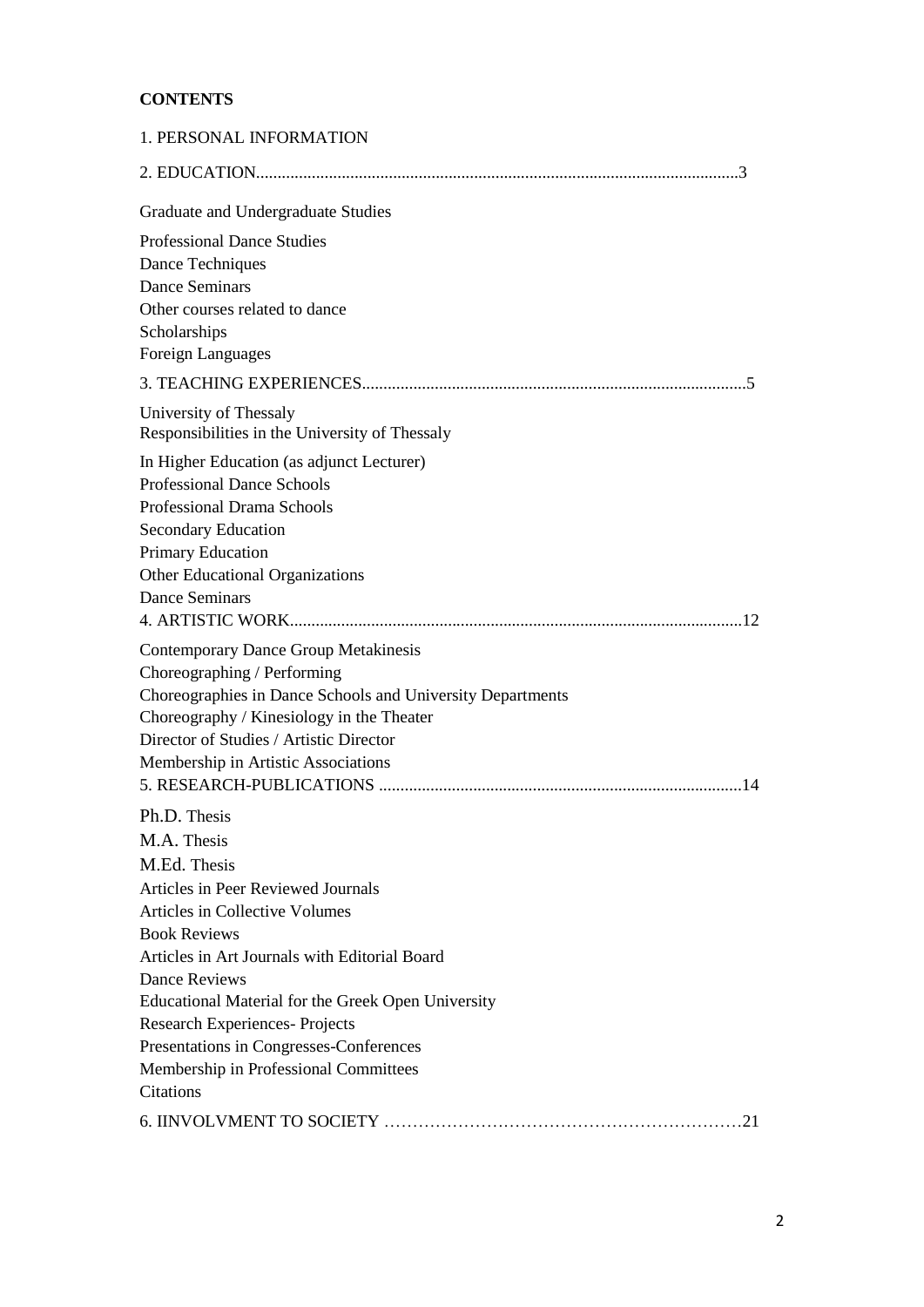## **1. PERSONAL INFORMATION**

Maria Tsouvala Address: 21, Tsamadou St, 10683, Athens Tel.: +30 210 8218674, Mobile: +30 6946654383 E-mail: [metamt@otenet.gr](mailto:metamt@otenet.gr) or tsouvala@uth.gr

# **Professional Status**

2009-2015: Assistant professor, Department of Early Childhood Education, University of Thessaly. Module title "Movement, creative expression and education".

## **2. EDUCATION**

#### **2.1. Graduate and Undergraduate Studies**

1998-2006: Ph.D. Department of Philosophy, Education, Psychology, University of Athens.

1981-1983: M.A. Teachers College, Department of Movement Sciences and Education, Columbia University, New York.

1985-1988: M.Ed. Teachers College, Department of Movement Sciences and Education, Columbia University, New York.

1988: B.A. Department of Physical Education and Sport Sciences**,** University of Athens. Equivalence to the three years' Degree gained from the Academy of Physical Education.

1970-1973: Degree in Physical Education, National Academy of Physical Education, Athens.

# **2.2. Professional Dance Studies**

1970-1977: Diploma for teaching Contemporary Dance, Rallou Manou Professional Dance School, Athens.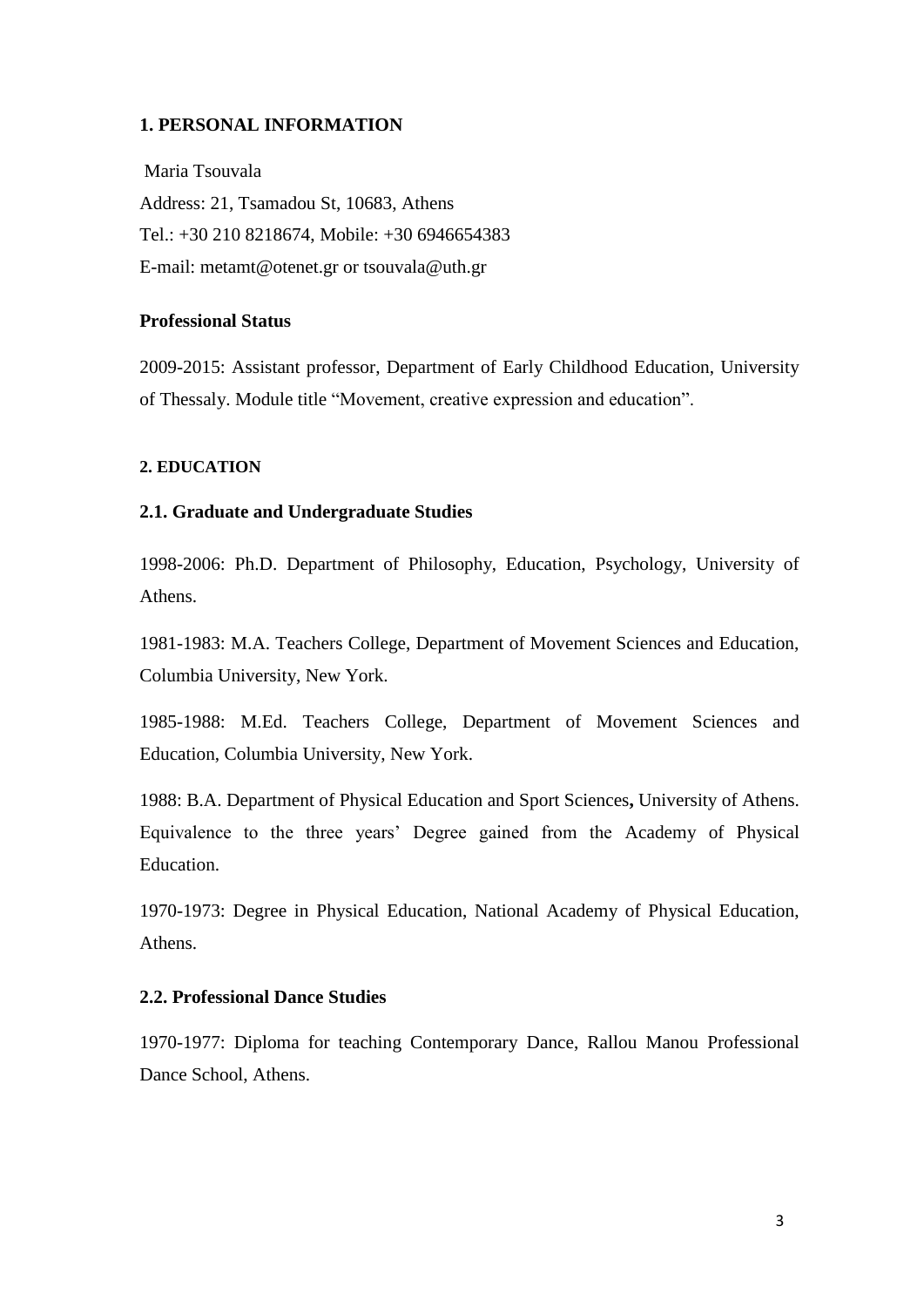# **2.3. Dance techniques**

1981-1985: Training in the Martha Graham, Erick Hawkins and Merce Cunningham contemporary dance systems. Attendance of Robert Ellis Dunn's courses "Bartenieff fundamentals", "Laban Movement Analysis", "Improvisation/Choreography", Teachers College, Columbia University, New York.

# **2.4. Dance Seminars** (Attendance and Organization)

March-April 2012: Attendance of the seminars of Ann Cooper Albright "Contact Improvisation, Physical Mindfullness, and Dancing with Difference: A Professional Development Seminar for Educators and Dancers", Athens.

October 2009: Attendance of David Hernandez's seminar "Release Technique", Athens.

June 2007: Organization and attendance of Mary O' Donnell Fulkerson's seminar: "Release Choreography", Athens.

July 2006: Attendance of Douglas Dunn's seminar "Improvisation-Choreography", Athens.

July 2004: Attendance of Kostas Filipoglou's seminar "Physical Theater", Spetses.

August 2004: Attendance of George Elkin's seminar "Contemporary Dance", Athens.

1994-1998: Organization and attendance of the seminars taught by James D' Silva: "Graham Technique", James Lepore: "Limon Technique", Claude Brumachon and Benjamin Lamarche: "Contemporary Dance Technique", Jeremy Nelson: "Release Technique", Lutz Forster: "Dance Theater", Ann Papoulis: "Cunningham Technique" and "Improvisation", Thomas Thayer: "Release Technique", Wendy Peron: "Release Technique" and "Improvisation", Kurt Koegel: "Contact Improvisation", Athens.

1998: Attendance of Anatoli Vassiliev's seminar on Theater, Cultural Centre of Delphi.

1980: Rhythmic Gymnastics, acquisition of Judges Certification, Athens.

1978: Rhythmic Gymnastics, Montecatini, Italy.

1973: Physical Education International seminar, Ancient Olympia.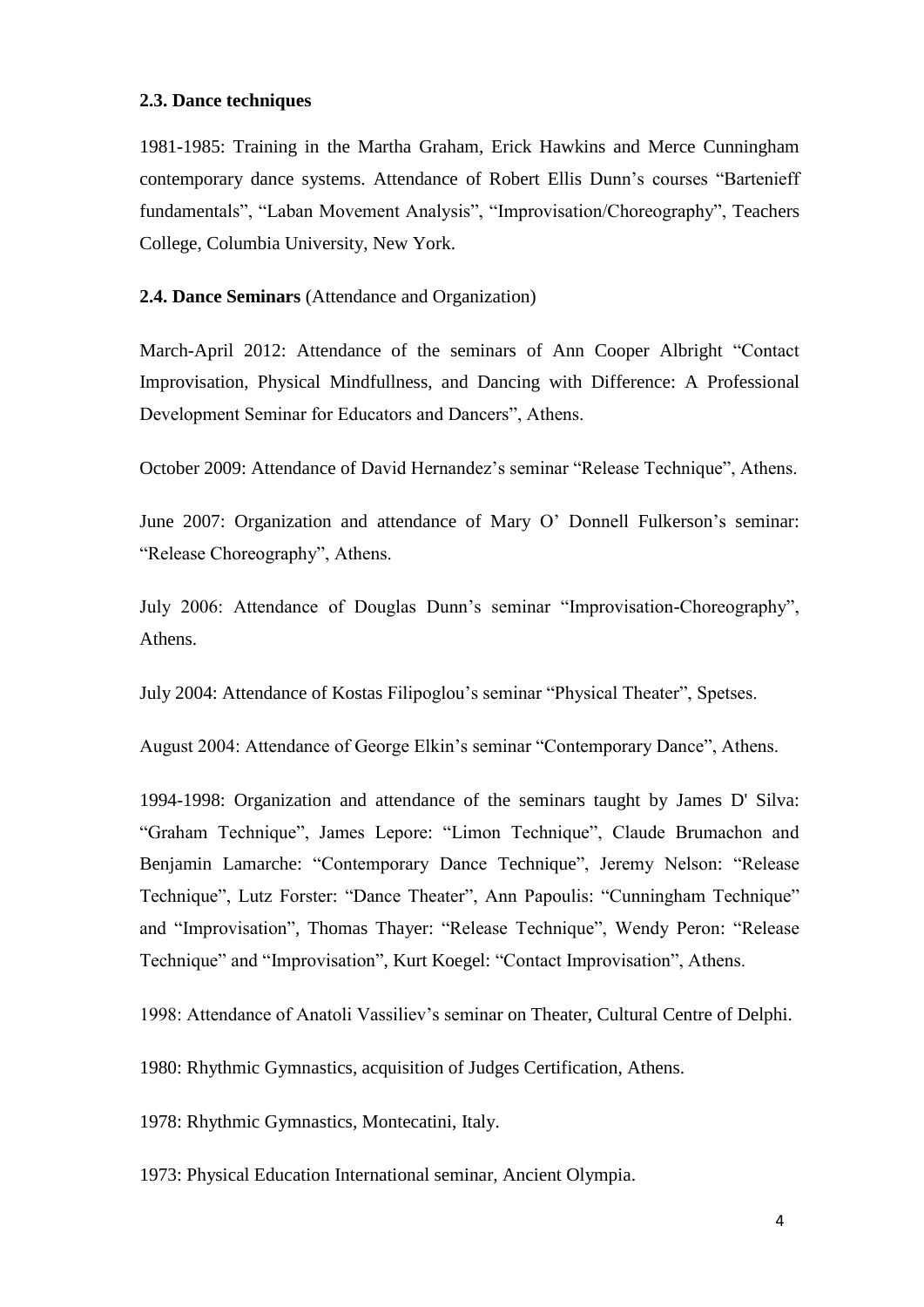# **2.6. Other courses related to dance**

2002: Pilates, London.

1987-1988: Yoga and Meditation, India.

1986: Traditional Dances, Ethnic Center of Folk Arts, New York.

1975-1976: Greek Traditional Dances, Lyceum Club of Greek Women, Athens.

# **2.8. Scholarships**

1981, 1984: Teachers College, Columbia University, New York.

1970-1973: National Academy of Physical Education, Athens.

# **2.9. Foreign Languages**

English

French (basic knowledge)

# **3. TEACHING EXPERIENCE**

# **3.1. Department of Early Childhood Education, University of Thessaly**

2009-2015: Teaching the courses "Introduction to Contemporary Dance Principles ", "Physical and Movement Education in Early Childhood", "Movement and Creative Expression in Early Childhood Education", "Creative Dance: Application of Movement and Pedagogical Principles".

# **3.2. In Seminars**

2013: "Contemporary dance in Museums", two three-hour lectures in the "Arts Seminar", Department of Early Childhood Education, University of Thessaly.

2013: "Dance and inclusive education: An experiential approach", a three-hour lecture in the "Diversity and Educational Practice Seminar", Department of Early Childhood Education, University of Thessaly.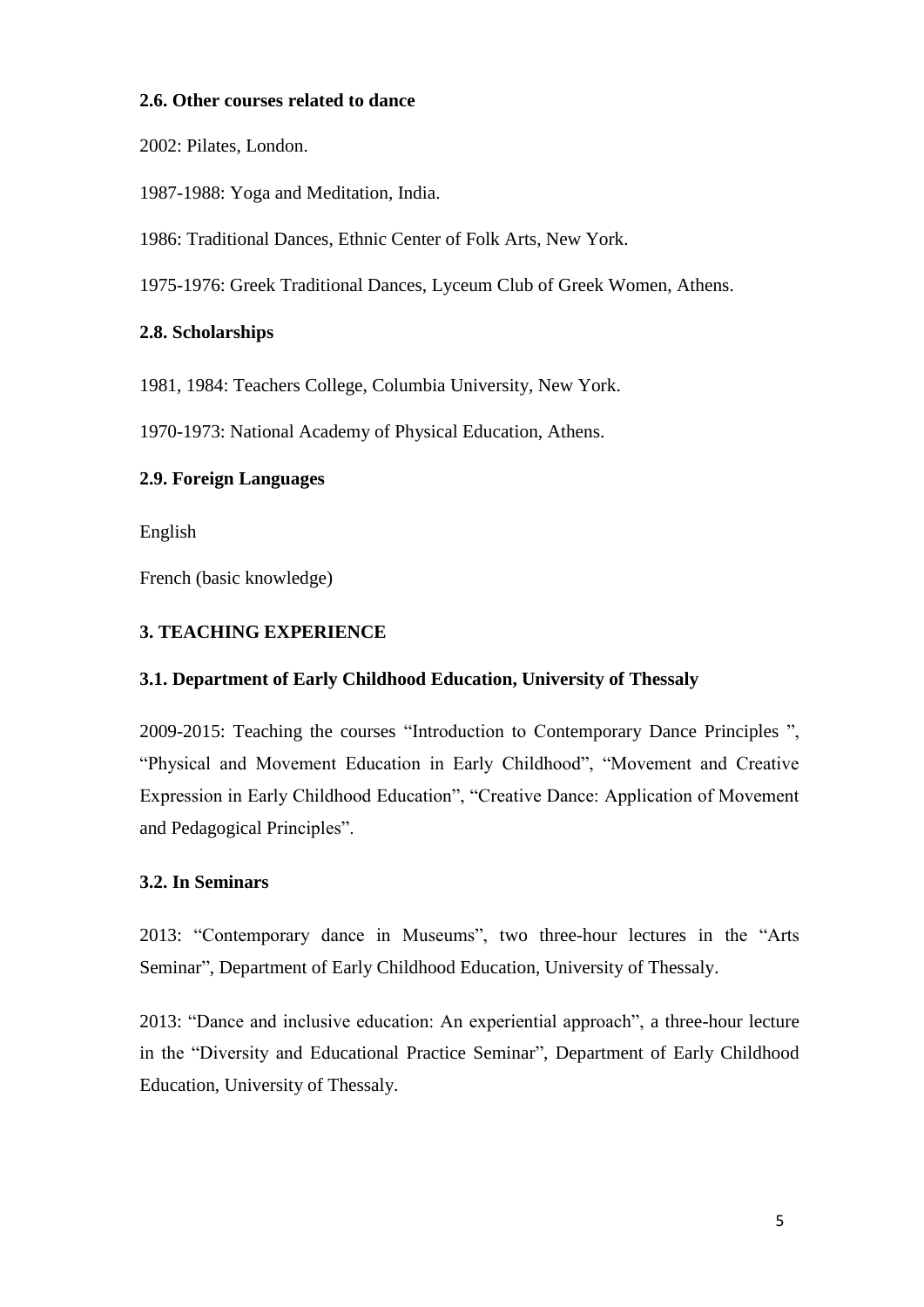2012: Classical and Contemporary Dance: from the European courts to the 21st century", two three-hour lectures in the "Arts Seminar", Department of Early Childhood Education, University of Thessaly.

2012: "Dance and people with special needs", a three-hour lecture in the "Diversity and Educational Practice Seminar ", Department of Early Childhood Education, University of Thessaly.

# **3.3. Teaching in Post Graduate Programs**

2012: "Bodies and objects in motion", a three-hour lecture in the Graduate Program "Educational play and educational material for early childhood", Department of Early Childhood Education, University of Thessaly.

2012: "Gender issues and dance", a three-hour lecture in the Graduate Program "Transformative Learning Through Aesthetic Experiences", Department of Philosophy, University of Athens.

2011: "Creative Games", a three-hour lecture in the Graduate Program "Educational play and educational material for early childhood", Department of Early Childhood Education, University of Thessaly.

2010, 2011, 2012: Three three-hour lectures entitled "The phenomenology of Dance: An Introduction", "Analysis of the notions *Performance* and *Performativity*", "Aesthetic analysis of contemporary dance", in the Graduate Program "Dance Anthropology", Department of Physical Education and Sport Sciences, University of Athens.

2013: "Dance: Interpretation-Space-Aesthetics", four three-hour lectures in the four circles of the Specialized Training Programme "Plato's Academy", University of Athens.

# **Supervising Undergraduate Theses**

Berberi, M. (2015) "The reviving of doll in arts and education", co- supervisor A. Magouliotis, in progress.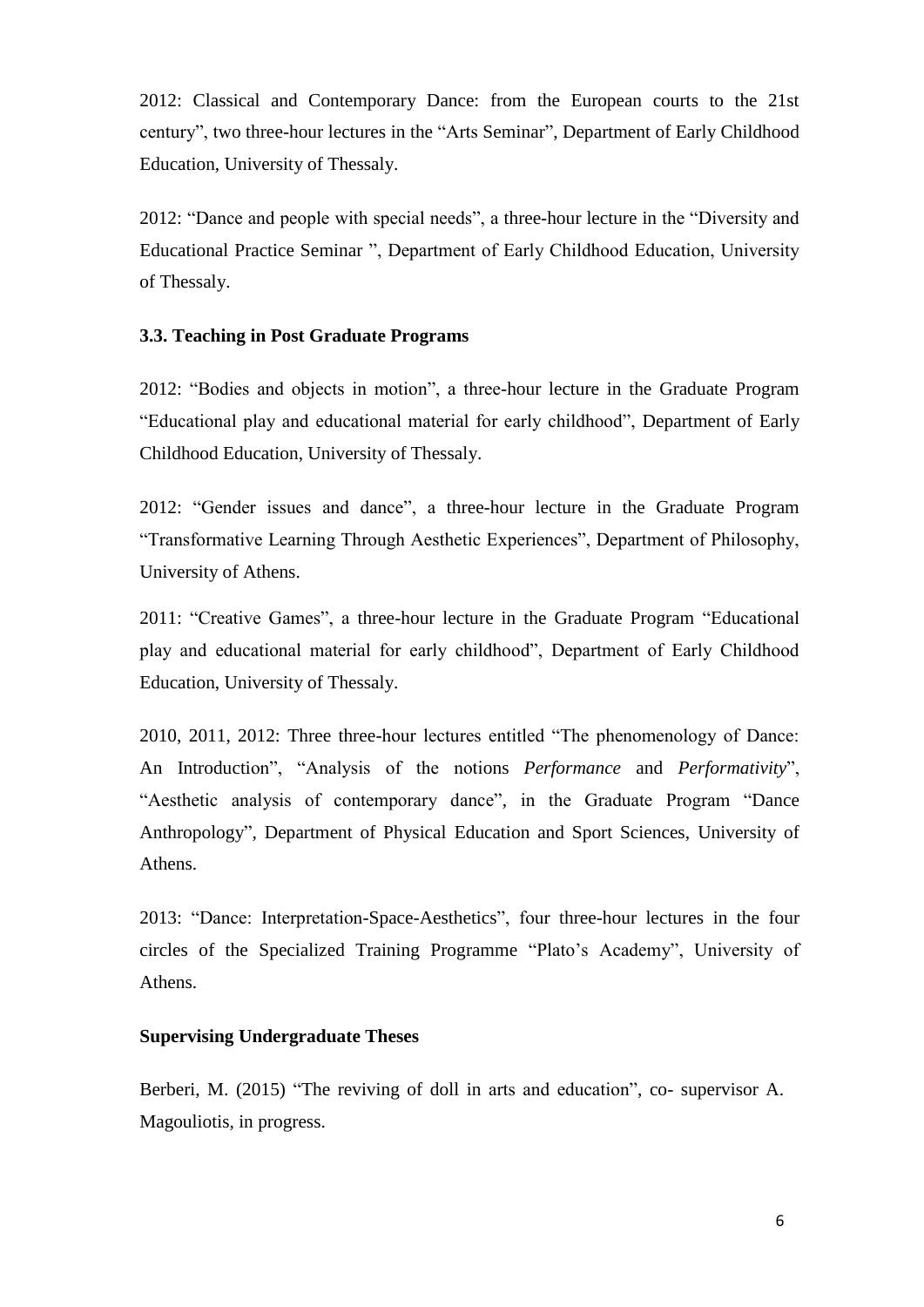Gliki, L. (2015) Contemporary dance in the artistic and educational system of Cyprus, co-supervisor K. Magos, in progress.

Argyropoulou, S. (2015) "The impact of improvisation in artistic education", cosupervisor K. Magos, in progress.

Rouka, M. (2015) "Pedagogical practices in the educational process of dance: motor, aesthetic, social, emotional and cognitive development in preschool and elementary school children", co-supervisor N. Chaniotakis, in progress.

Popi, A. (2015) "Historical, cultural and social perspectives of the development of contemporary dance", co-supervisor D. Sakkis.

Athanassopoulou, O. (2015) "Intercultural dimension of dance: A route from the dances of the nobility in modern forms of expression", co- supervisor A. Magouliotis.

Sivridou, I. (2015) "Playing in the Playground: Social and Cultural Interaction between Children in the context of Games", first supervisor K. Magos.

Bara, V. (2014) The practice of creative dance in the classroom: Pedagogical and didactic dimensions", first supervisor N. Chaniotakis.

Ioannidou, A. (2013): "Experiencing space and time through dance", co-supervisor K. Magos.

Makra, E. (2013): "Dance and Visual Arts", co-supervisor A. Magouliotis.

Papapostolou, L. (2013): "The cross-cultural pedagogical value of dance education", cosupervisor K. Magos.

Taksiari, S. (2012): "Movement education: activities, theoretical framework and pedagogical values", co-supervisor K. Magos.

Palli, N. (2011): "Dancing with the 'other': An educational programme for children with inadequate parental care", co-supervisor K. Magos.

Tsavdari, G. (2013): "The contribution of Arts in cross-cultural education", cosupervisor.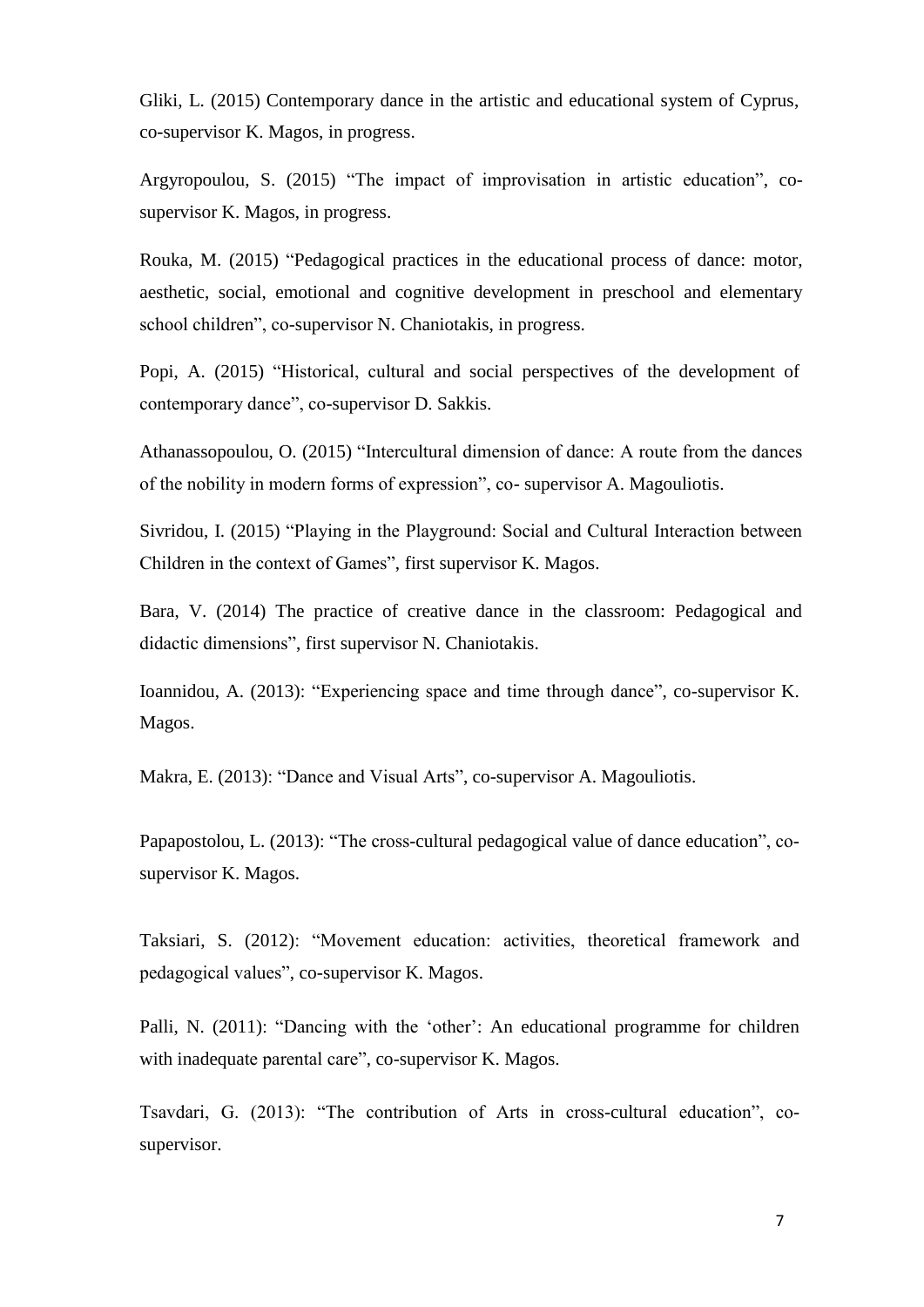Strati, I. (2006): "The development of Dancetheater in Germany and Greece", Department of Theater Studies, University of Athens.

Kontogeorgou, A. (2007): "The body's liberation in the choreographic works of Pina Bausch", Department of Social Sciences, Panteion University.

#### **Supervising Master's Theses**

Zigouri, K. (2015) "Kinesthetic Empathy: Understanding otherness through dance", cosupervisor K. Magos.

Plaka, Ch. (2015) "Folk dances in the primary education as a means of cooperating and accepting otherness", Department of Physical Education and Sport Sciences, University of Athens.

Gioureli, Th. (2014) "Dance and Narrativity: An experiential exploration of the connection of movement and language in preschool age", co-supervisor T. Tsilimeni.

Bourha, A. (2014) "Investigating the perceptions of kindergarten teachers for the sociodramatic play", first supervisor K. Μichalopoulou.

Yiotaki, M. (2015) "The Theatre of the Oppressed of Augusto Boal and Economic Crisis: An Action Research in Preschool Children", supervisor K. Magos, co-supervisor A. Magouliotis, Evaluator.

Koukouli, A. (2014) "Black theater with puppets: Experiential performance of early childhood children for shaping positive attitudes towards cultural diversity", supervisor A. Magouliotis, co-supervisor K. Magos, Evaluator.

# **Supervision of Dissertations**

Dimakos, P. (2015) "The sports club as a place of education and socialization of children of preschool age and elementary school age", Department of Preschool Education, University of Thessaly.

Mikronis, G. (2015) "The performative, cultural and intercultural process of improvisation in Greek Traditional Dancing", Department of Preschool Education, University of Thessaly, first supervisor, in progress.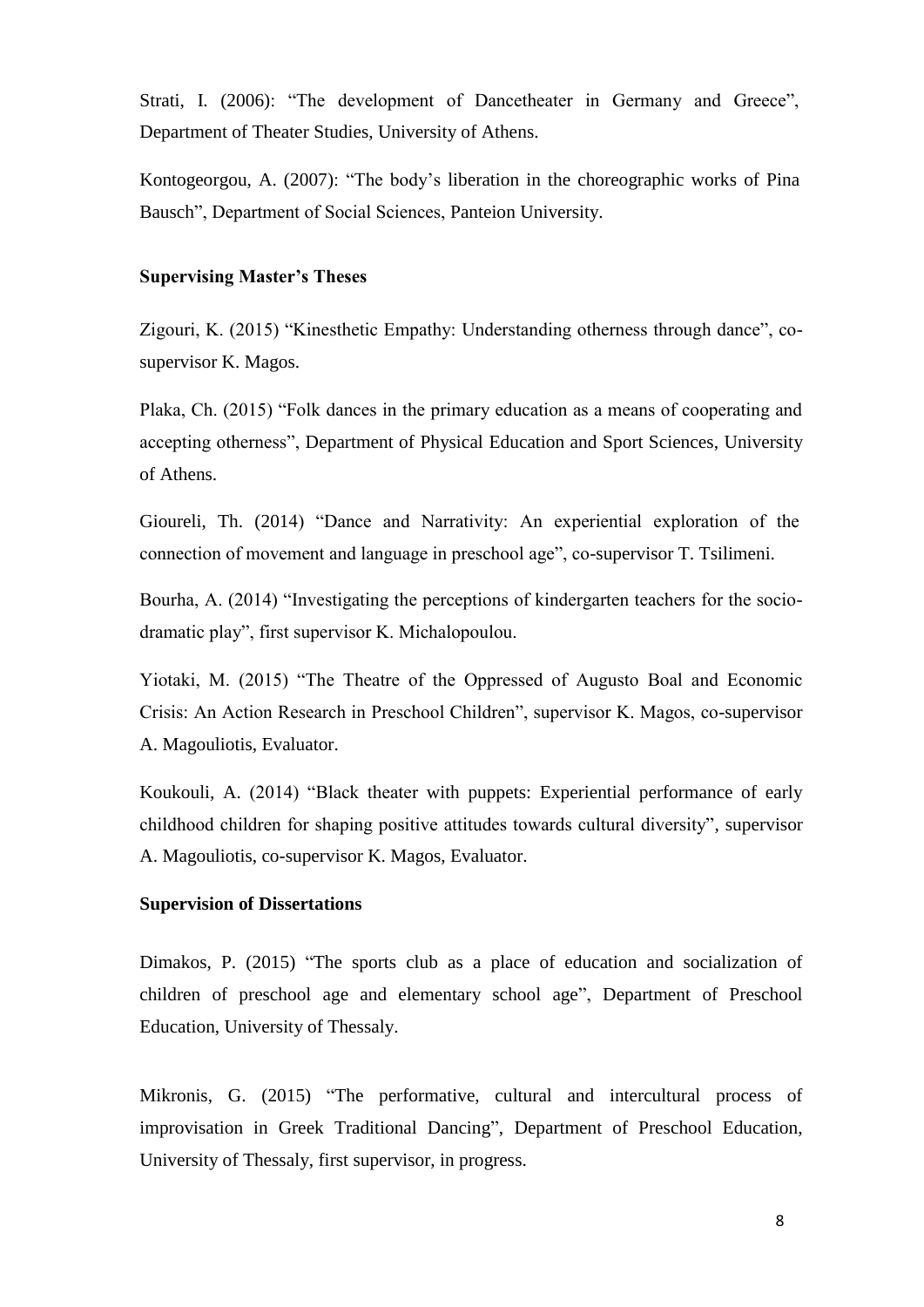Mihelaki, E. (2014) "The effect of a dance program in the motor creativity and bodilykinesthetic intelligence of kindergarten pupils", Department of Physical Education and Sport Sciences, University of Athens, in progress.

Nikolopoulou, P. (2014) "The impact of contact improvisation in the creation and presentation of dance in Greece from the 1980s to today: A qualitative and phenomenological study", Department of Physical Education and Sport Sciences, University of Athens, member of the committee, in progress.

## **3.4. Responsibilities in the University of Thessaly**

Member in two electoral bodies for the positions of "Literary Theory: Analysis of Text" (2009), and "Preschool Pedagogy: Social Interaction and Learning" (2010). Member in the study guide templates' committee (2009-2012), the evaluation committee (2012- 2013), the committee for students with special needs (2009-2013), the committee for the allocation of space (2012-2015) and the committee for grading exam papers in English for the placement of students in the Departments' M.A. Program (2011-2015).

## **3.5. Teaching in Higher Education** (as adjunct Lecturer)

2007-2009: Teaching the courses "Introduction to Contemporary Dance Principles", "Physical and Movement Education in Early Childhood", "Movement and Creative Expression in Early Childhood Education", "Creative Dance: Movement and Pedagogical Principles", Department of Early Childhood Education, University of Thessaly.

2007: Teaching the courses "History and Kinesiology of Dance", Department of Theater Studies, University of Athens.

2005-2006: Teaching the courses "Movement Education", Department of Early Childhood Education, University of Thessaly.

2003-2004: Teaching the courses "Creative Movement and Dance", Department of Early Childhood Education, University of Thessaly.

2004: Teaching the course "Improvisation-Choreography", Department of Theater Studies, University of Peloponnese.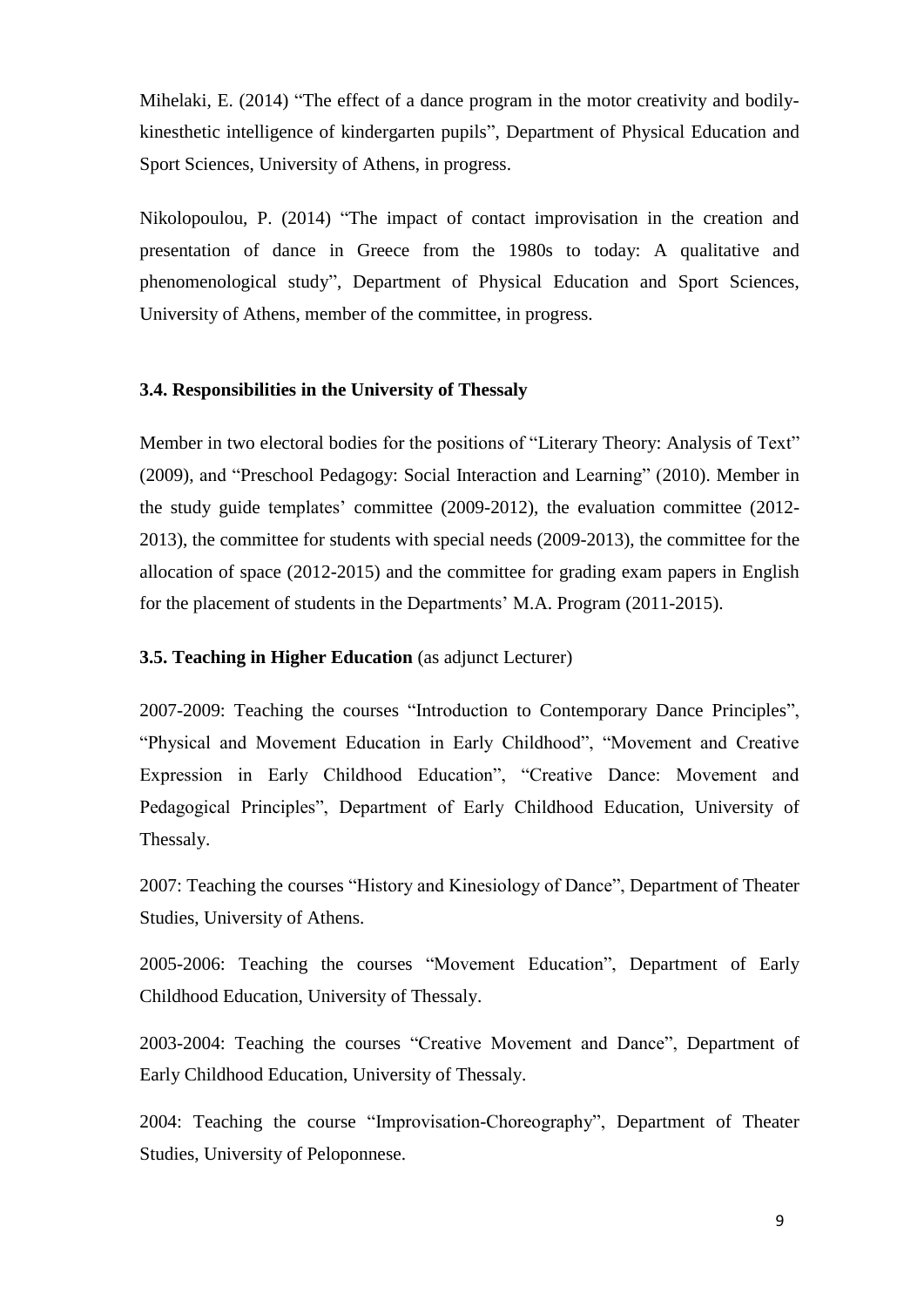2002-2003: Teaching the courses "Movement Education in Early Childhood", "Orchesis I", "Orchesis II", "Education through Movement and Dance", Department of Early Childhood Education, University of Thessaly.

1997-1999, 2001: Teaching the courses "Movement Education in Early Childhood", "Orchesis I", "Orchesis II", "Education through Movement and Dance", Department of Early Childhood Education, University of Thessaly.

2000: Teaching the course "Orchesis", Department of Physical Education and Sport Sciences, University of Athens.

1995-1998: Teaching the courses "Psychokinetic Education in Early Childhood", "Physical Education", Department of Early Childhood Education and Department of Primary Education, University of Thessaly.

## **3.6. Professional Dance Schools**

1998-2013: Teaching the courses "Improvisation-Choreography", "Dance History", "Dance Pedagogy", Despina Grigoriadou Professional Dance School, Athens.

2008-2009: Teaching the course "Contemporary Dance Technique", Anna Petrova Professional Dance School, Athens.

2006-2008: Teaching the courses "Dance History", "Applied Anatomy for Dancers", AKMI Metropolitan College, Athens.

1995-1998: Teaching the courses "Contemporary Dance Technique", "Dance History", "Improvisation-Choreography", Professional Dance School Isadora and Raymond Duncan, Athens.

1991-1995: Teaching the courses "Contemporary Dance Technique", "Improvisation-Choreography, "Dance History", Professional Dance School Center of Performing Arts, Athens.

1975-1976: Teaching the courses "Anatomy", "Greek Traditional Dances", Rallou Manou Professional Dance School, Athens.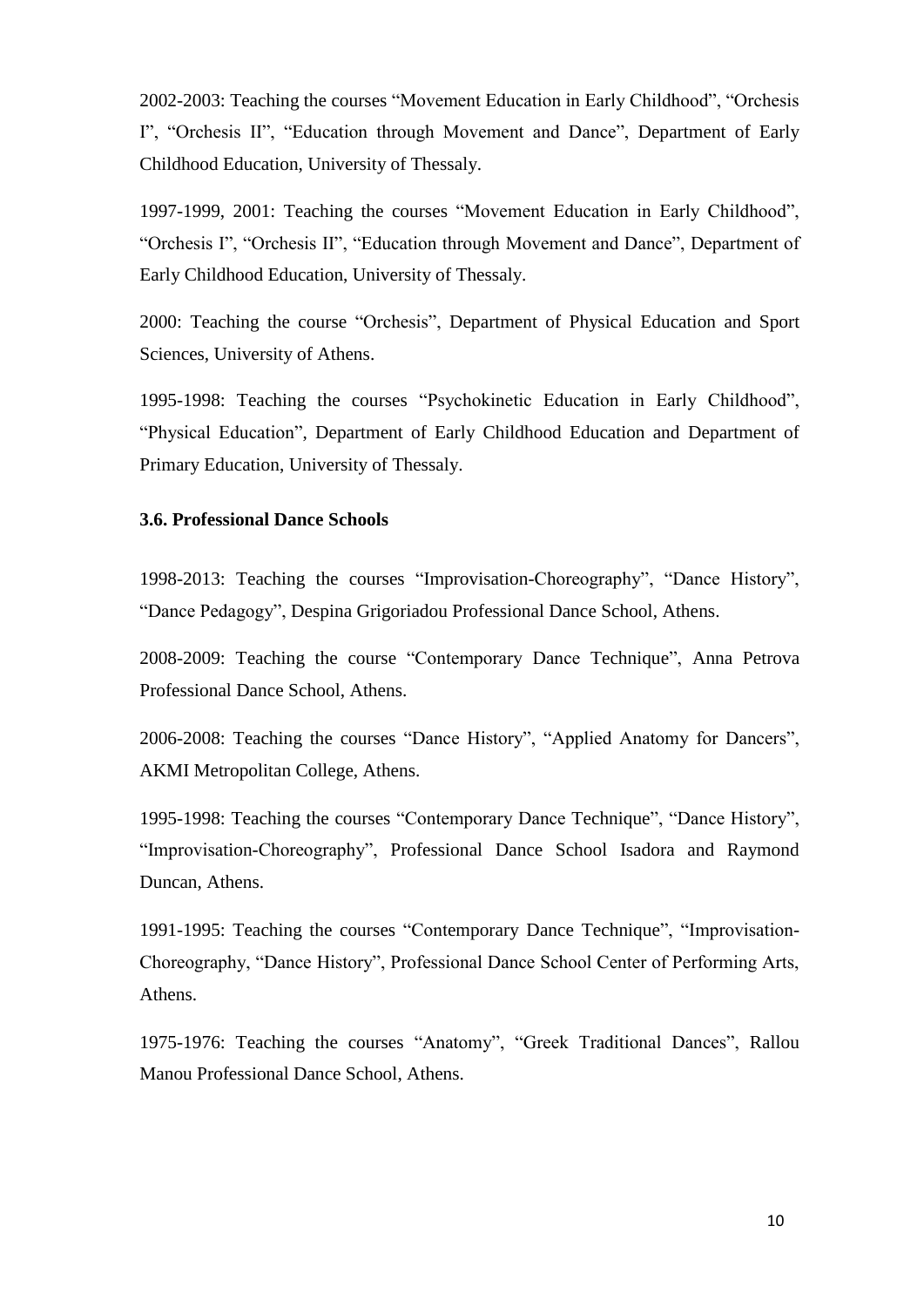#### **3.7. Professional Drama Schools**

1998-2000: Dance Training for Actors, Palkosseniko Drama School of Christos Tsangas, Athens.

1996: Dance Training for Actors, George Kimoulis Drama School, Athens.

1977-1980: Dance Training for Actors, Eugenia Hatzikou Drama School, Athens.

## **3.8. Secondary Education**

1983-1985: "Gymnastics", The Day School, New York.

1980-1981: "Greek Traditional Dances", Saint Demetrios High School, New York.

1973-1980: "Gymnastics", "Contemporary Dance", Moraitis School, Athens.

1979-1978: "Rhythmic Gymnastics", "Contemporary Dance", Pierce -The American College of Greece, Athens.

1972-1973: "Gymnastics", Arsakeio Psychikou, Athens.

# **9. Primary Education**

1983-1985: "Creative Dance", The Day School- in the Kindergarten, New York.

1982-1983: "Creative Dance for preschool age children", Sun Kindergarten, New York.

#### **3.10. Other Educational Organizations**

1999: "Contemporary Dance", Efi Kaloutsi Dance Studio, Chania, Crete.

1988-1989: "Dance stretching", "Contemporary Dance", Center of Movement and Dance, Athens.

1985-1986: "Gymnastics", Pocono Highland Camps, Marshalls Creek, PA, USA.

1986: "Contemporary Dance", Stanley M. Isaacs Neighborhood Community Center, New York.

1976-1978: "Contemporary Dance", Lyceum Club of Greek Women, Athens.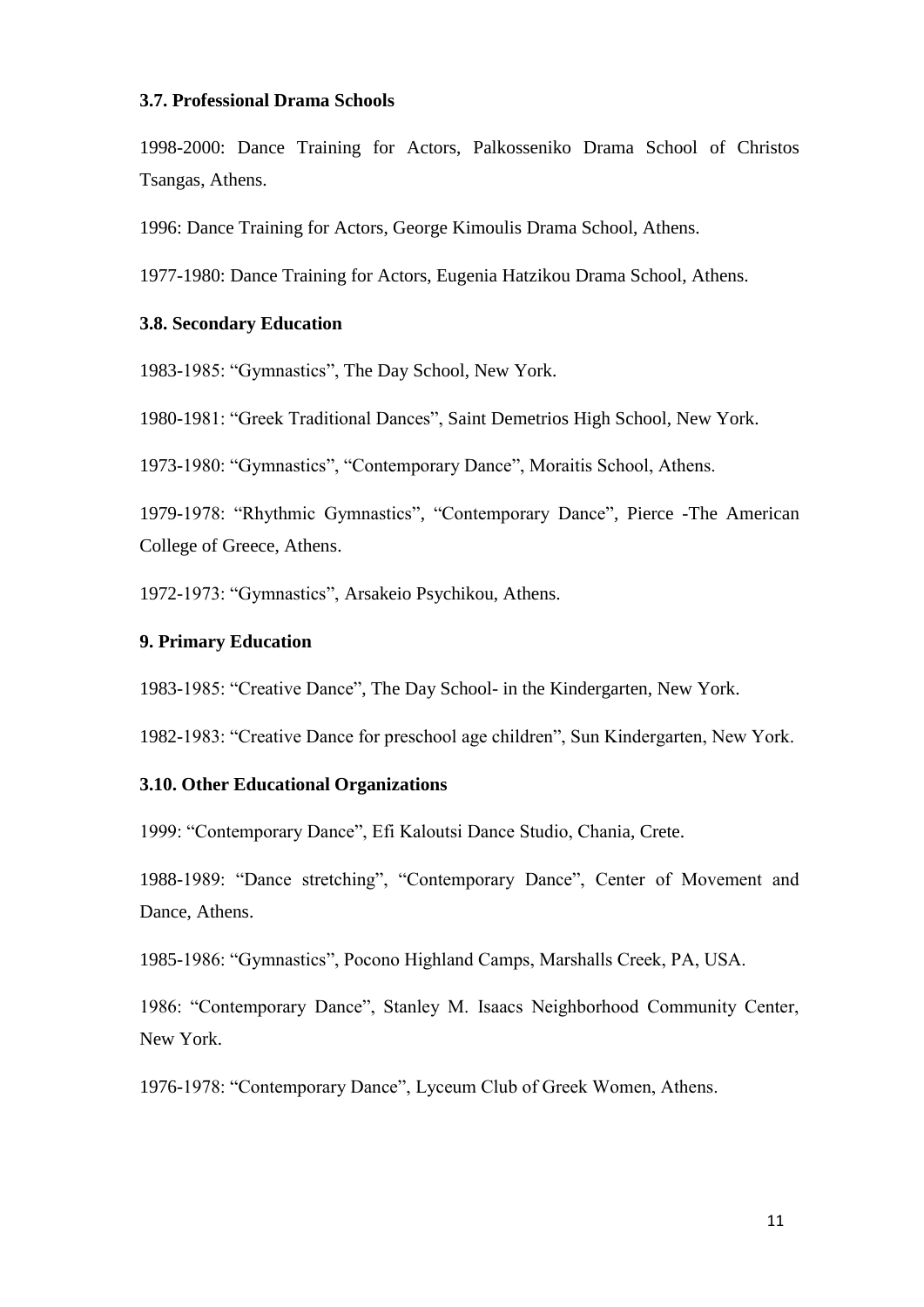## **4. ARTISTIC WORK**

#### **4.1. Contemporary Dance Company Metakinesis**

Metakinesis was founded in 1994 by Maria Tsouvala for the making and presenting artistic works, through the theory and practice in dance. Titles of choreographies:

2001: "Nothing in common", subsidized by the Greek Ministry of Culture and the International Dance Festival of Kalamata.

2000: "A/Antilogy", subsidized by the Greek Ministry of Culture and the Athens Music Hall.

1999: "You say I am repeating", subsidized by the Greek Ministry of Culture.

1998: "Utopia Land", subsidized by the Greek Ministry of Culture.

1997: "Duet" for a dancer and an actor based on texts by Ludwig Wittgenstein, subsidized by the organization Thessaloniki 1997-Cultural Capital of Europe.

1996: "Counted time", in collaboration with "Okiroe", subsidized by the Aeschylus Festival, the Ministry of Culture and the National Bank of Greece. Creation of a video dance that was submitted in an international competition in Paris.

1995: "Welcome to Paradise", subsidized by the Greek Ministry of Culture and private organizations.

1994: "Adagio Lamento: Movement I-XV", subsidized by the Greek Ministry of Culture.

#### **4.2. Choreographing / Performing**

2003: Dancer in "Iokasta" choreographed by Lia Meletopoulou, Athens Music Hall.

1998-2003: Choreographer/dancer in the company "Contemporary Dance Expression", artistic director Maro Grigoriou.

1984: Dancer in the solo "Father" choreographed by Helen Adams, presentation in the Greek Cultural Center in New York.

1983: Dancer in the contemporary dance company "Menschwerks", New York.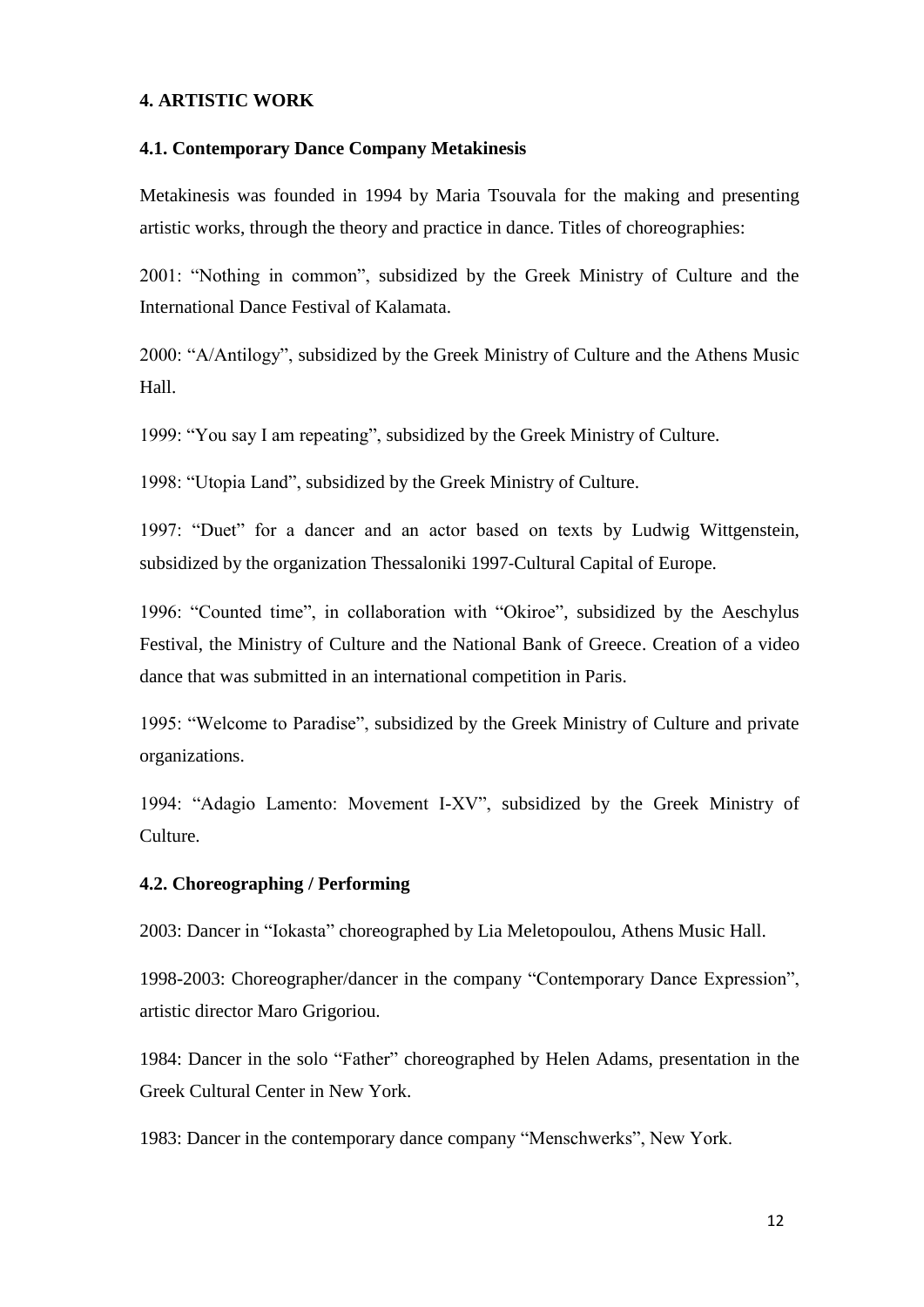1982: Choreographer / Dancer in the solo "I always go back to the places I left, then I know myself differently", Spring Dance Concert, Horace Mann Theatre, Teachers College, Columbia University, New York.

1973-1977: Dancer in the "Hellenic Chorodrama" in choreographies created by Rallou Manou, presented in Athens and abroad.

# **4.3. Choreographies for Dance Schools and University Departments**

2001, 2003: Choreography for children in the Dance School of Despina Grigoriadou.

2002: Choreography for students in the Department of Early Childhood Education, University of the Aegean, presentation in the Palace of the Grand Master of the Knights of Rhodes during the Rectors' Conference, Rhodes.

1990, 1994: Choreography for students of the Professional Dance School Center for Performing Arts, presentation at Odeon of Herodes Atticus and the ancient Theaters of Dion and Dodoni.

# **4.4. Choreography/ Kinesiology for the Theater**

2000: "The Ghost Sonata" of August Strindberg, directed by Aspa Tompouli, a production of the Greek National Theatre.

1999: "The Curtain Falls" of Andreas Staikos, directed by Maya Lyberopoulou, a production of the Greek National Theatre.

1995: "Women's Voices" a collection of texts from ancient tragedies by Elena Patrikiou, directed by Irene Konidari. The play was supported financially by the state and toured in the former Yugoslavia and Cyprus.

1994: "Aladdin and the Lamp", a children's pay directed by Christos Kelantonis, Rialto Theatre.

1994: "Daedalus in Crete" by Angelos Sikelianos, directed by Elias Malandris, a production of the Cultural Centre of Delphi, ancient theater of Delphi.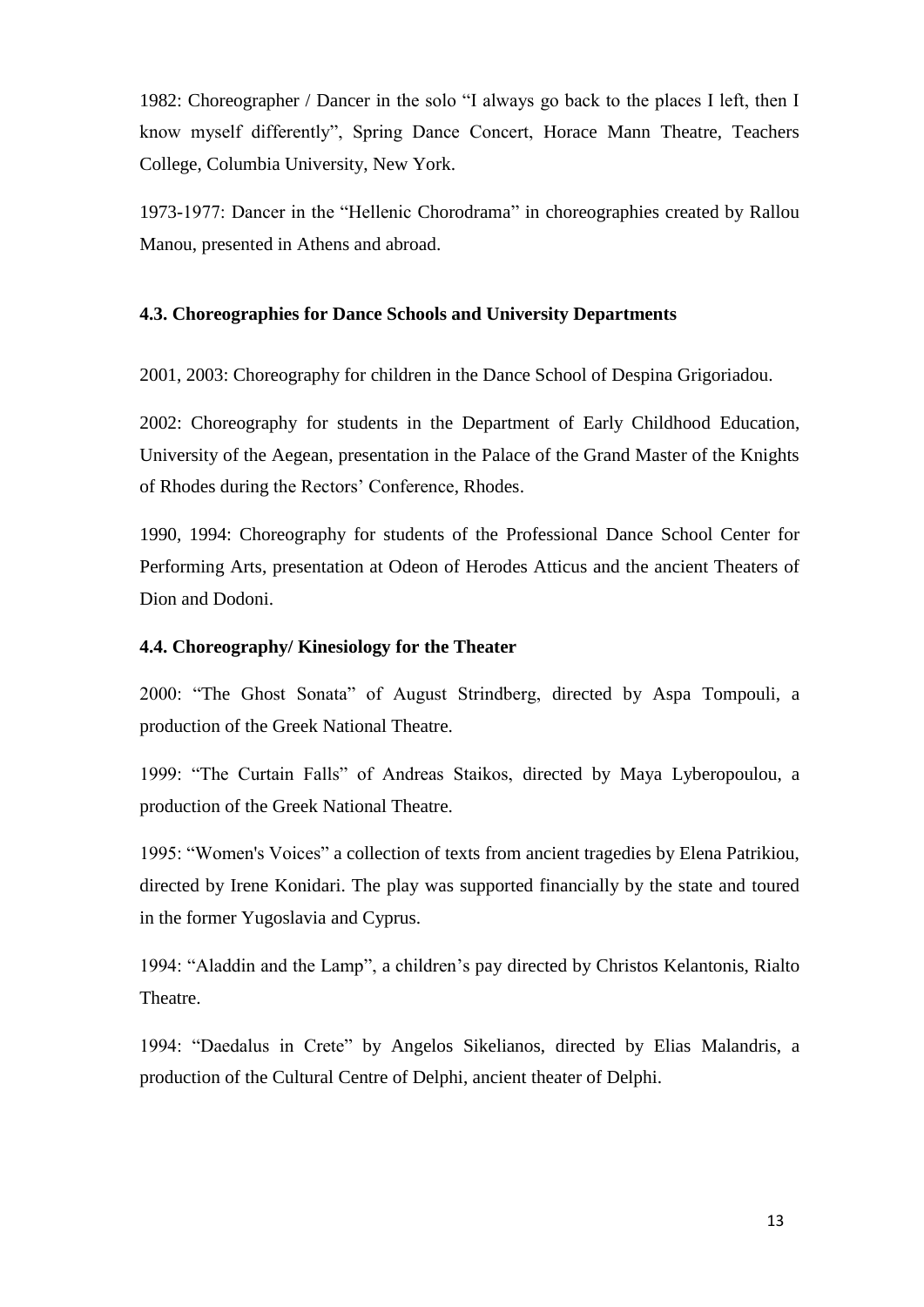## **4.5. Director of Studies / Artistic Director**

1995-1998: Director of Studies in the Professional Dance School Isadora and Raymond Duncan and Artistic Director in the Dance Research Centre Isadora and Raymond Duncan, Athens.

1993-1994: Director of Studies in the Professional Dance School Performing Arts Center, Athens.

1985-1987: Artistic Director of the Greek Cultural Culture, subsidized by the New York State Council of the Arts, the National Endowment for the Arts and the Greek community in New York.

#### **4.6. Member in Artistic Associations**

1999-2013: Member of the Association of the Greek Choreographers, Athens.

1988-2002: Member of the Association of Dance and Eurhythmics Teachers, Athens.

## **5. RESEARCH-PUBLICATIONS**

#### **5.1. Research Theses**

Tsouvala, M. (2006) Dance in Education: An experiential program for exploring and enhancing the impact of teaching creative dance in early childhood and elementary education, unpublished Ph.D., Department of Philosophy, Pedagogy, Psychology, Athens University.

Tsouvala, M. (1988) Educational Applications Based on Selected Neurolinguistic Programming Concepts, M.Ed.Teachers College, Columbia University.

Tsouvala, M. (1983) Clinical Tasks, M.A.Teachers College, Columbia University.

#### **5.2. Articles in Peer Reviewed Journals**

Tsouvala, M. and Magos, K. (2015) The dance of the magic dragon: Embodied knowledge in the context of transformative learning theory, *Research In Dance Education,* under publication.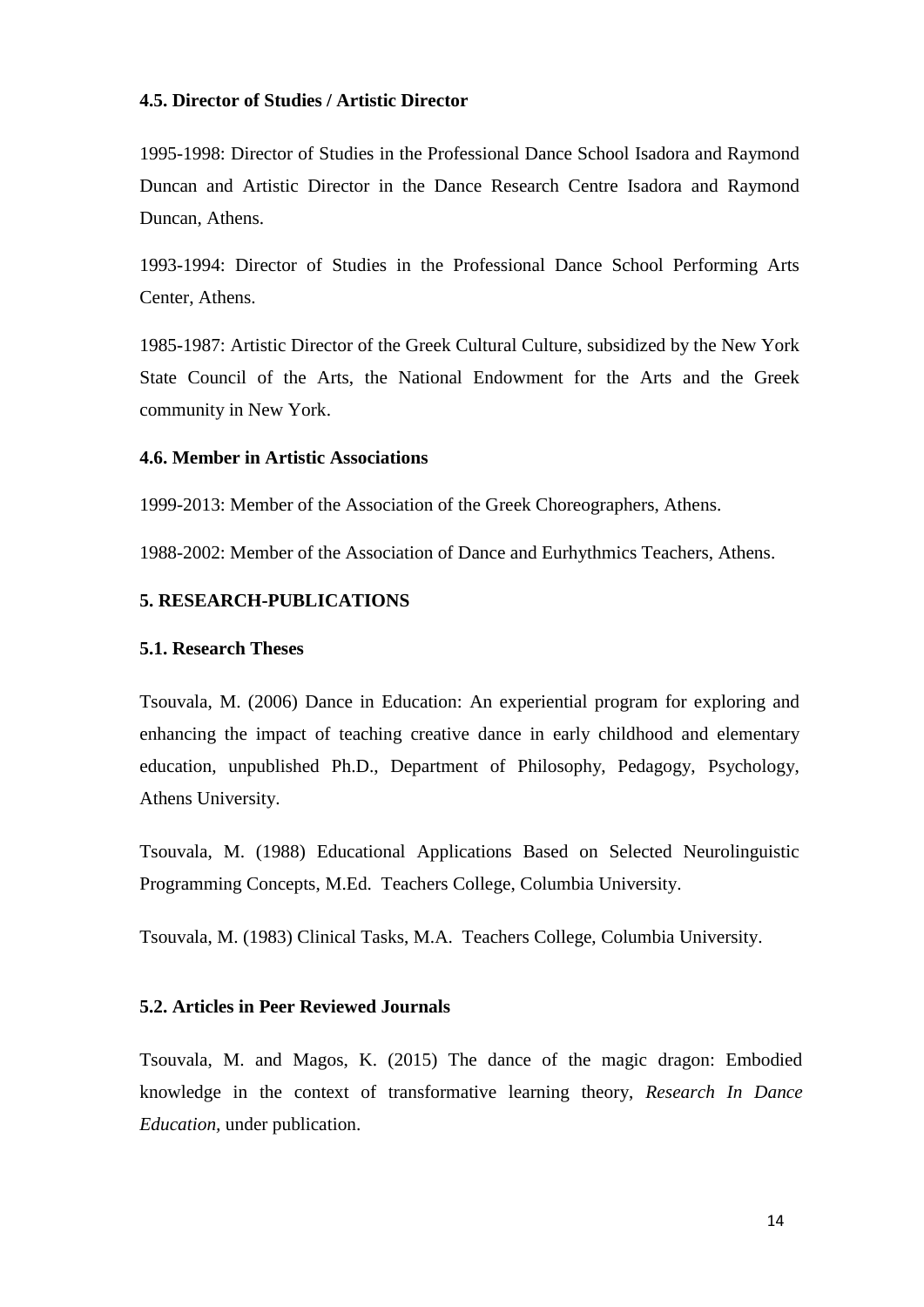Savrami, Κ. and Tsouvala, Μ. (2015) Contemporary dance in the age of austerity: The paradigm of Greece, *Choreologica*: *Journal of the European Association of Dance,* under publication*.*

Tsouvala, M. (2014) Dancing in the Museum, *MuseumEdu 1,* spring 2015: 65-87.

Tsouvala, M. (2013) Body-City-Memory: A Phenomenological Exploration of the Concept of Space through Dance, *Choros International Dance Journal* (2), 2013: 100 - 127.

Magos, K. & Tsouvala, M. (2011) Dancing with the "other": An action research project in a children's social care institution", *Action Research in Education* (2), 2011: 62-70.

Tsouvala, M. (2008) The art of dance in education: The midway model and its impact to aesthetic, artistic and cultural education, *Science of Dance* (2), 2008: 58 - 69.

#### **5.3. Collective Volumes**

Tsouvala, M. (2008) The phenomenology of dance, *Scientific Annals of the School of Philosophy of the University of Athens,* 2008: 405-417.

#### **5. 4. Proceedings of Conferences**

Tsouvala, M. (2015) The State of Dance Studies in Greece, proceedings of the International Dance Conference *Cut and Paste: Dance Advocacy in the Age of Austerity* organized by the Congress on Research in Dance and the Society of Dance History Scholars, 4-7 June 2015, Athens, under publication.

#### **5.5. Book Reviews**

Tsouvala, M. (2015) Maxine Sheets Jonhstone *The phenomenology of dance*, *Choros International Dance Journal* (5), spring 2016, under publication.

Tsouvala, M. (2015) Ann Cooper Albright *Engaging Bodies: The Politics and Poetics of Corporeality* (2013), *Choros International Dance Journal,* (4), spring 2015: 87-90.

Tsouvala, M. (2014) Presentation of the book of Vasso Barboussi *The Art of Dance in Greece in the 20th Century. The School of Pratsika: ideology, practice, aesthetics* (2014), Gutenberg, Athens.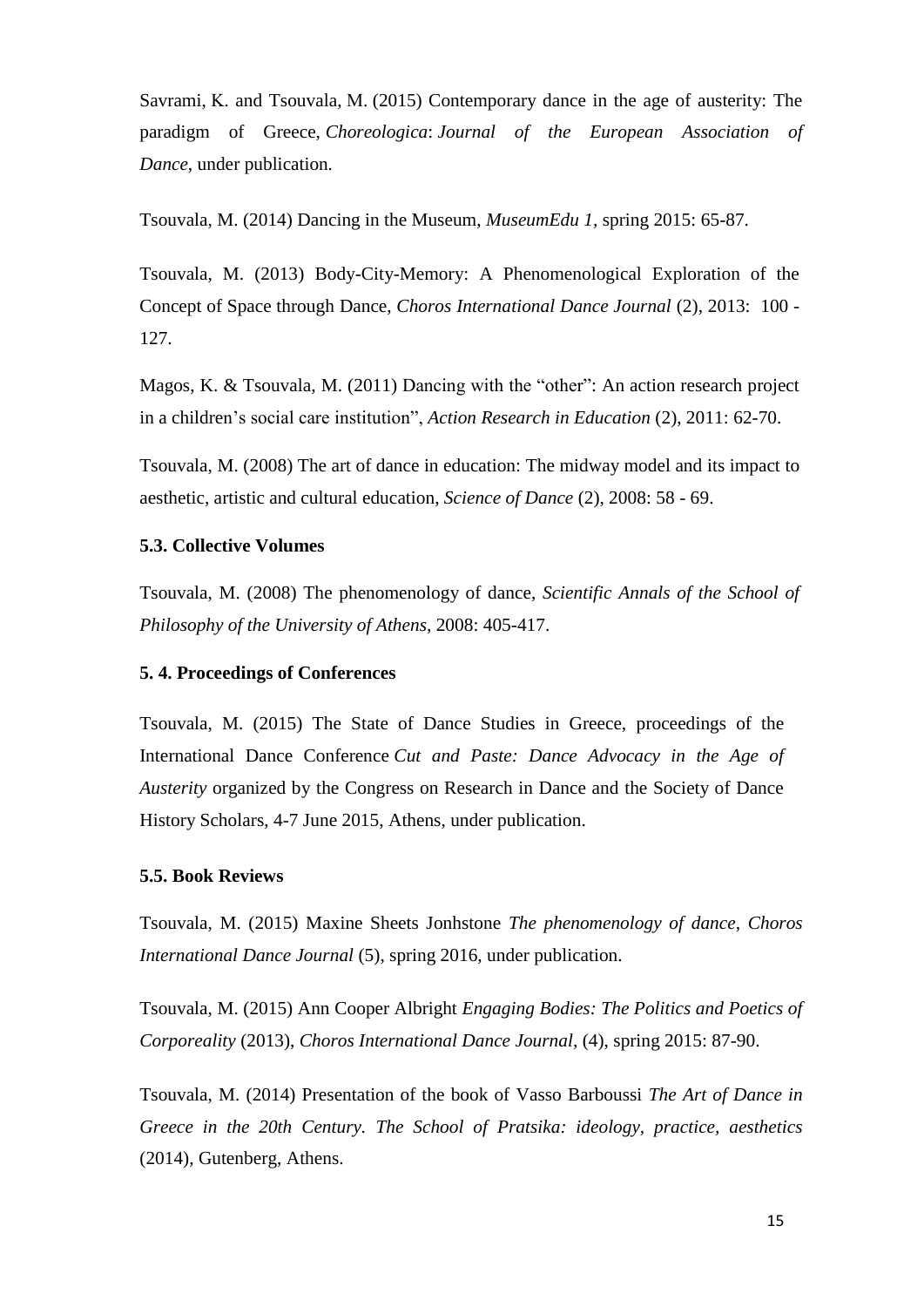Tsouvala, M. (2014) Robin Nelson *Practice as Research in the Arts: Principles, Protocols, Pedagogies, Resistances* (2013), *Choros International Dance Journal*, (3), spring 2014: 69–72.

Tsouvala, M. (2012) Graham McFee *The Philosophical Aesthetics of Dance: Identity, Performance and Understanding* (2011), *Choros International Dance Journal* (1), spring 2012: 97-99.

#### **5.5. Articles in Art Journals with Editorial Board**

Tsouvala, M. (2007) The notion *release* in the contemporary methodologies of dance, *Choros* (54) 2007: 10 - 14.

Tsouvala, M. (2004) Dance during the 2004 Olympic Games, *Annual Cultural Edition Epilogue* 2004: 451- 455.

Tsouvala, M. (2003) Kalamata International Dance Festival, *Annual Cultural Edition Epilogue* 2003: 416 - 423.

Tsouvala, M. (2002) The aesthetics of the resident contemporary dance scene as an approach based on mimesis, *Annual Cultural Edition Epilogue* 2002: 374 - 382.

Tsouvala, M. (2001) The fragile balance of contemporary dance in Greece, *Annual Cultural Edition Epilogue* 2001: 346-354.

#### **5.6. Dance Reviews**

Tsouvala, M. (2000) Objective as not an end in itself, a performance by the contemporary dance group Persa Stamatopoulou, *Choros* (38), 2000: 26 - 27.

Tsouvala, M. (2000) Safety distances: An alternative reading, a performance by the contemporary dance group *Dancers, Choros* (37), 2000: 30 - 31.

Tsouvala, M. (1999) Intimo, a solo by Julien Hamilton, *Choros* (36), 1999: 34 - 35.

Tsouvala, M. (1999) Critical distance, *Choros* (35), 1999: 8-10. Translation of Rui Horta's interview to *Dance Theater Journal,* on the occasion of the presentation of his performance *Zeitraum* at the International Dance Festival of Kalamata.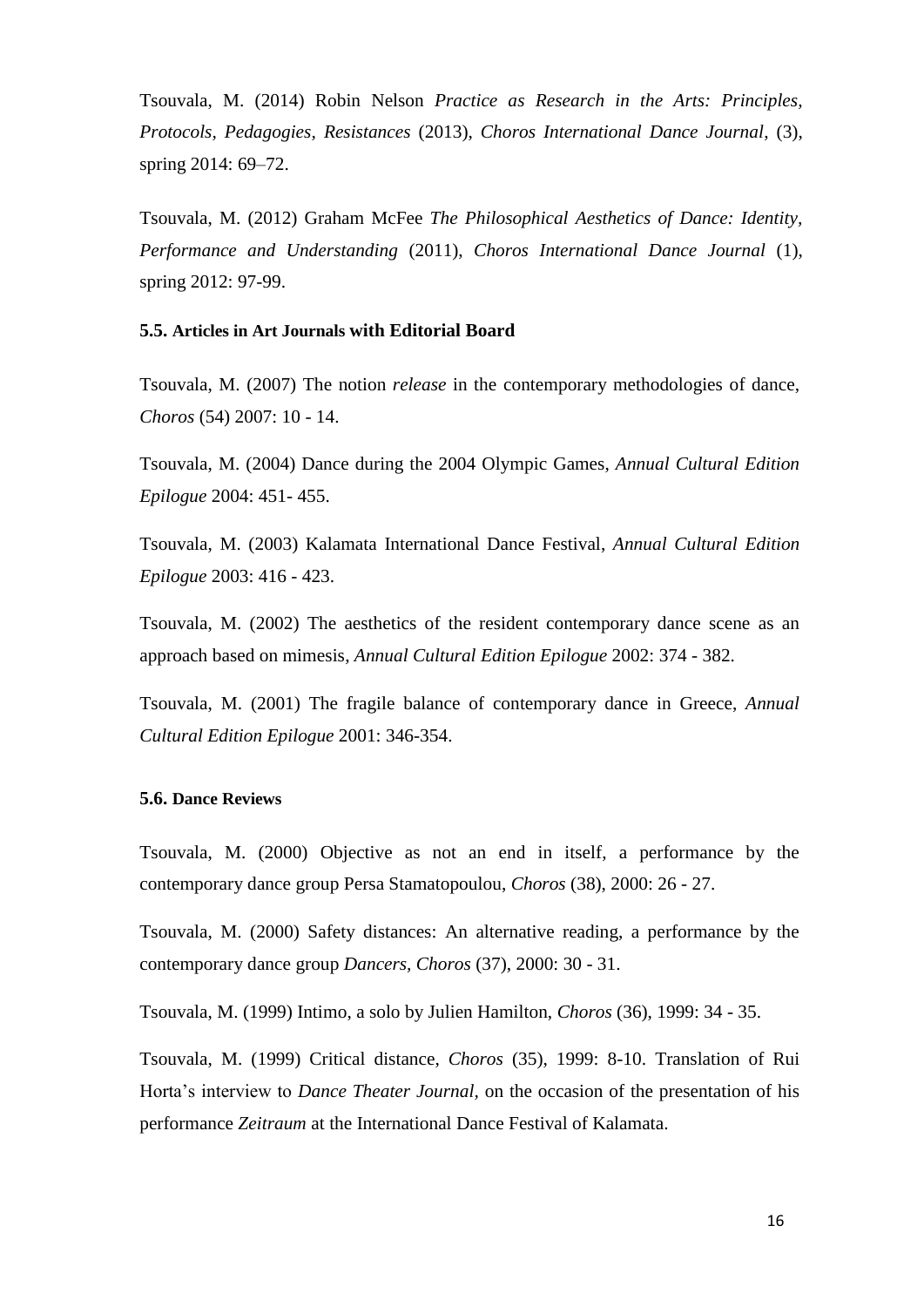Tsouvala, M. (1999) How far can one go starting from a 5th position, a solo by Russell Maliphant, *Choros* (35), 1999: 21-22.

Tsouvala, M. (1999) In a sunny and airy room Kosmas Kosmopoulos prepares the (K.), a solo by Kosmas Kosmopoulos, *Choros* (34), 1999: 15-17.

Tsouvala, M. (1998) Dancing in the pathways of a tragedy, a solo choreographed by Lia Meletopoulou, *Choros* (31), 1998: 22-23.

# **5.7. Educational Material for the Greek Open University in Patra**

Tsouvala, M. (2012) Application of Dance in the Method "Transformative Learning Through Aesthetic Experience". The educational material focuses on the integration of dance in adult education and it includes the rationale, the selection and the analysis of dance works that will be used in connection to specific themes of critical discussion as well as theoretical material.

# **5.9. Research Experiences-Projects**

2011- 2012: Coordinator of the research project "Dance and Education", supported by the Research Committee of the University of Thessaly. It was completed with one day conference entitled Body-Memory-City, which included a dance performance, the description of the research process, the reading of texts submitted by the students during the research, the screening of photographed and videotaped material, and discussion with the audience.

# **5.10. Presentations in Conferences without proceedings**

2015: Historical moments of dance: from the events in the courtyards of the European nobility to hip-hop, presentation in the Free University, Athens.

2014: The concept *performativity* in the cultural practice of dance, presentation in the School of the Greek Dances Theatre Dora Stratou, Athens.

2014: Seven short stories about utopia, presentation in the one day conference A as underage, alien unaccompanied, Asylum Applicant, University of Thessaly, Volos.

2014: Bodies that matter in dance*,* presentation in the two days conference of the Onassis Cultural Center in Athens *Unlimited Access*, Athens.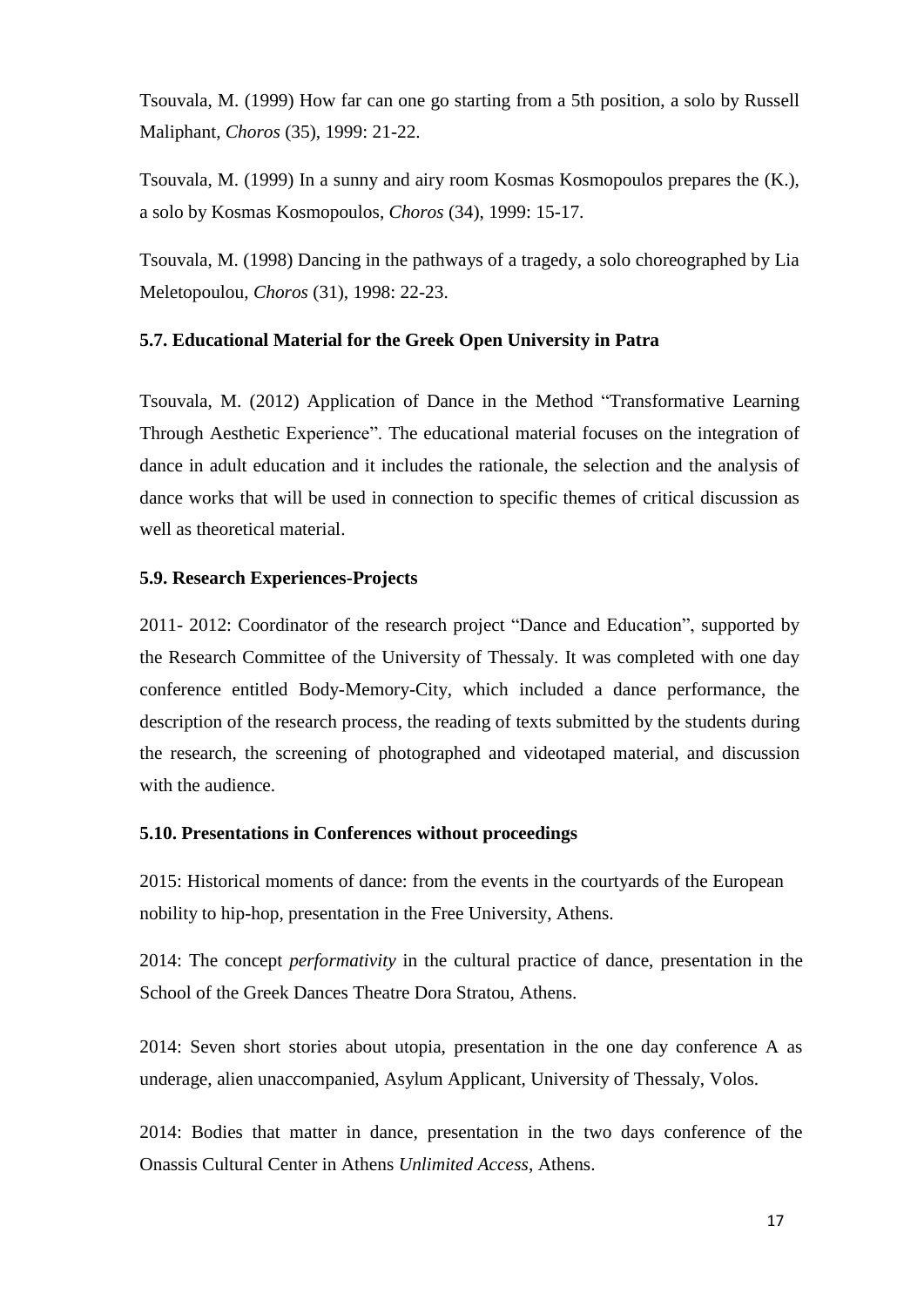2013: Dancing in the Museum, presentation in the Conference Museum Education, organized by the Department of Early Childhood Education, Volos.

2013: Body-Movement-Dance: From Representation to Performativity, presentation in the 1st International Congress of Archeology and Folklore, organized by the Cultural Association "Iones', Aigion.

2012: Body-Memory-City, presentation in the Conference organized by Maria Tsouvala and held at the University of Thessaly, Volos.

2010: Qualitative inquiry and dance: A metaphorical approach of the social research and the choreographic practice, presentation in the 17th National Graduate Intense Seminar-Conference for Ph.D. students *Issues of the Research Methodology in Social Sciences*, University of Crete, Rethymnon.

2010: Greek contemporary dance in the 21st Century, presentation in the 1st International Dance Conference "Dancing bodies: practices and politics", organized by the Association of Greek Choreographers in the Athens Music Hall.

1998: Dance and Politics, presentation in the Conference "Art and Politics", organized by the School of Fine Arts in Athens.

1997: Dance in Greece today, presentation in the conference organized by the organization Thessaloniki, 1997: Cultural Capital of Europe, Thessaloniki.

#### **Organization of Conferences**

2015: Member of the local and the scientific committee in the International Dance Conference *Cut & Paste: Dance Advocacy in the Age of Austerity*, organized by the Society of Dance History Scholars and the Congress on Research in Dance in Athens.

2010: Member of the scientific and organizing committee of the 1st International Conference organized by the Association of Greek Choreographers "Dancing bodies: practices and politics", Athens Music Hall.

1996: Organization of the International conference "Contemporary Dance in the  $20<sup>th</sup>$ century: From Isadora to Pina", in collaboration with "Isadora and Raymond Duncan Dance Research Center" and the Goethe Institute in Athens, Athens.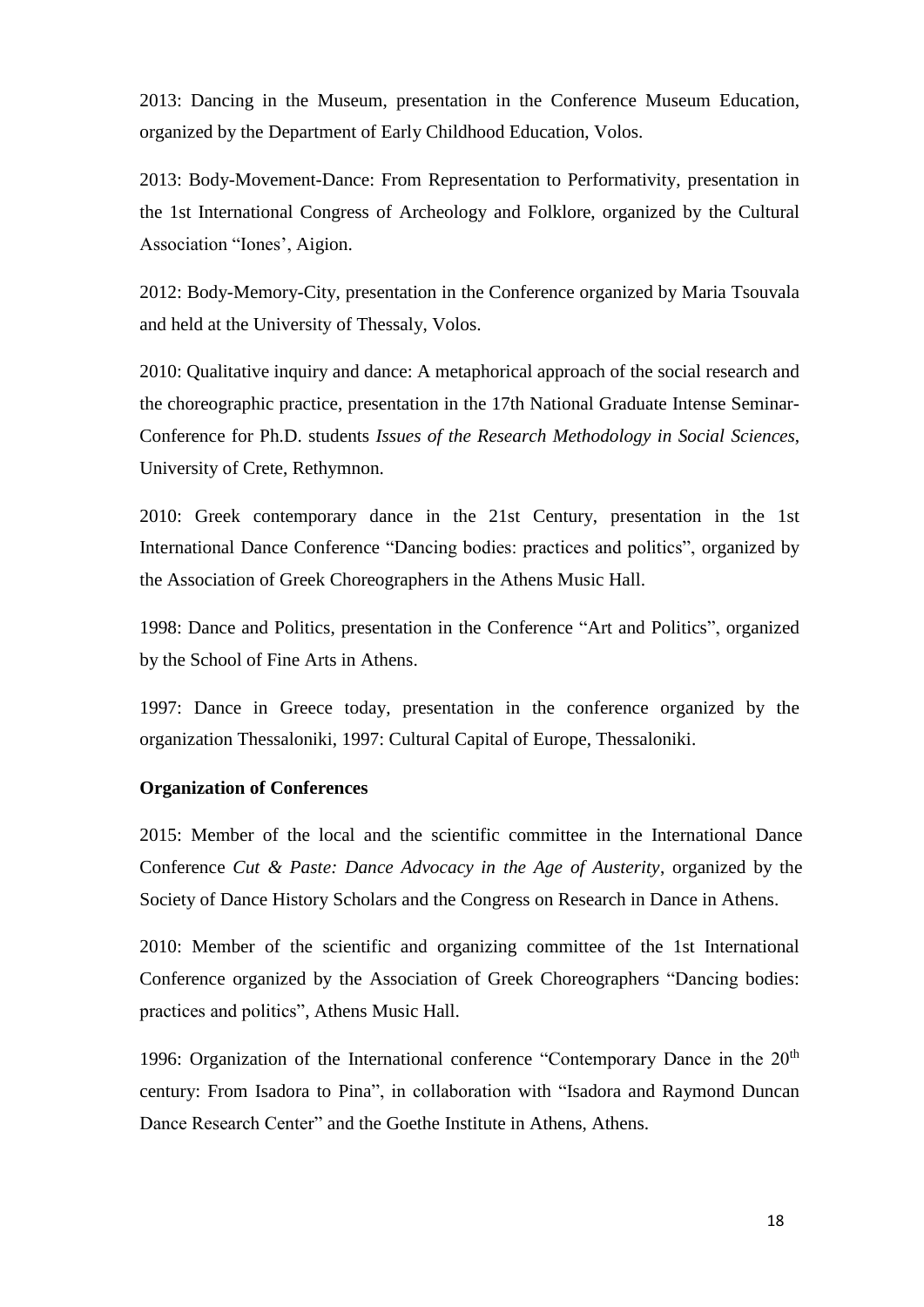#### **5.11. Membership in Committees**

2015-2018: Chairman of the Committee of Artistic Schools appointed by the Ministry of Education and Religion (Government Gazette 850 / 11.24.2015).

2012-2013: Member of the editorial and the peer review board in *Choros International Dance Journal,* publisher A.S. Onassis Foundation*.*

2012: Member of the advisory committee of the Ministry of Culture for writing criteria and evaluating the dance grant requests for the year 2012.

2012: Member of the evaluation committee of the Cultural Center Weinmeisterhaus, Berlin, Germany.

2010-2013: Member of the committee of the Interdisciplinary Greek National Academic Recognition and Information for the evaluation of degrees awarded from foreign Universities.

2002-2011: Member of the committee of the Greek Scholarship Foundation and supervisor of the grantees' progress in Universities abroad.

2002-2004 and 2007-2009: Member of the editorial board in *Choros*.

2004: Member of the examination committee for the award of M.A., ArtEZ Institute of the Arts, Arnhem, Netherlands.

1989: Member of the advisory committee of the General Secretariat of Sports for behavioral and communication issues, Athens.

1988: Member of an International Jury at the Balkan Dance Competition, Iasi, Romania.

## **6.12. Indicative Citations**

Panagiotara, B. and Tsintziloni, S. (2015) A shifting landscape: Contemporary greek dance and conditions of crisis, *Journal of Greek Media & Culture,* vol. 1, no.1, 2015: 29-45, citation from the article The fragile balance of contemporary dance in Greece.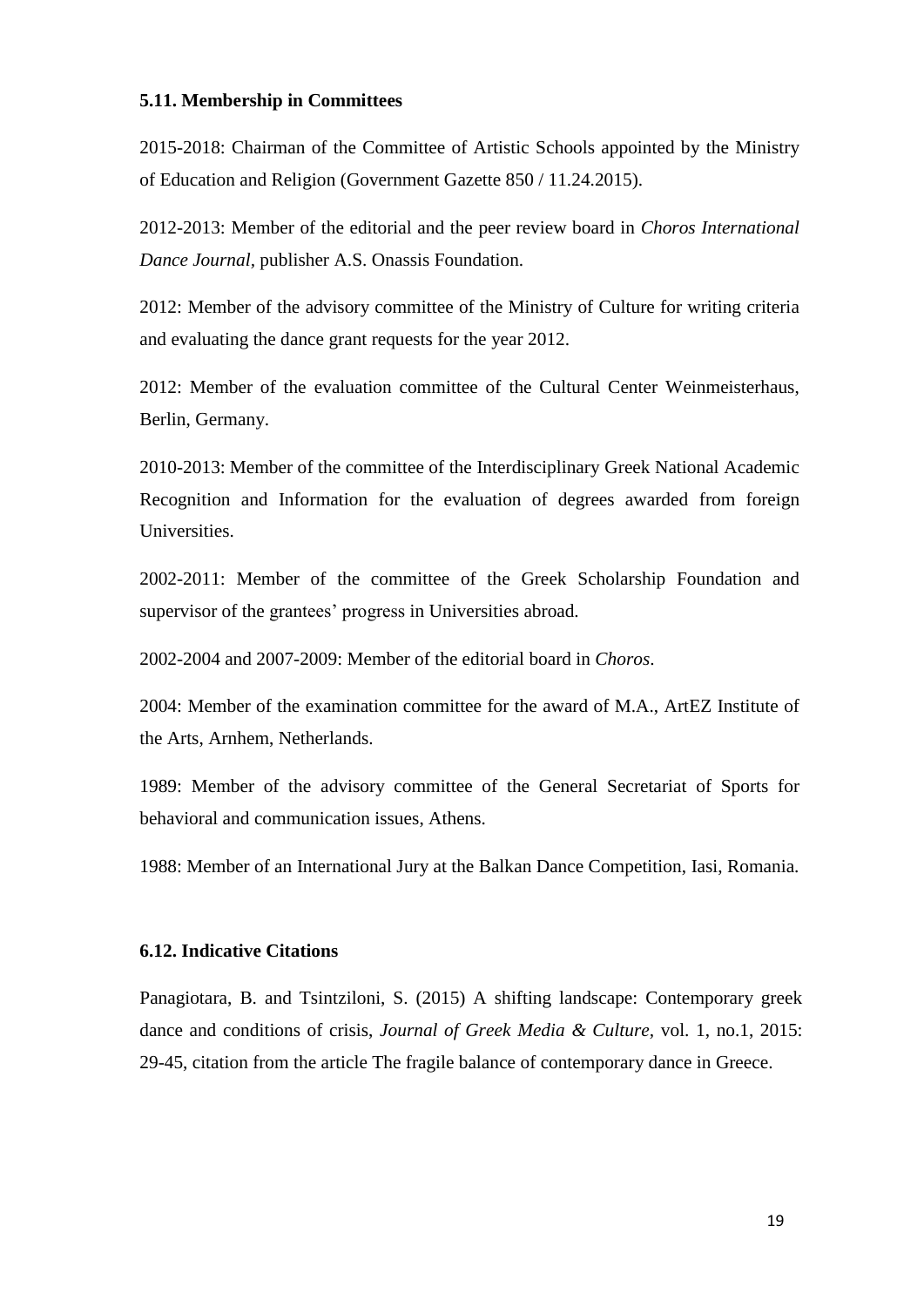Zervou, N. (2015) The Greek Body in Crisis: Contemporary Dance as a Site of Negotiating and Restructuring National Identity in the Era of Precarity*,* Ph.D., University of California, Riverside (Interview).

Savrami, K. (2015) Bodies in Action narrate personal biographies, in T. Karavia (ed) *Performances of memory: space, motion, image, discourse.* Athens: Nissos, (in press), citations from the article The aesthetics of the resident contemporary dance scene as an approach based on mimesis.

Savrami, K. (2014) *Zouzou Nikoloudi: Chorales.* Athens: Dian, citation from the lecture Body-Movement-Dance: From Representation to Performativity.

Barboussi, V. (2014) *The Art of Dance in Greece in the 20th Century: The School of Pratsika: ideology, practice, aesthetics*. Athens: Gutenberg, citation from the lecture The Greek Contemporary Dance in the 21st century.

Savrami, K. (2012) *Harris Mandafounis: A Choreological Approach.* Athens: Dian, citations from the article The aesthetics of the resident contemporary dance scene as an approach based on mimesis.

Margariti, A. (2012) *Dance-Primitive Expression: Results of an experiential study on groups of people with mental disorders*, Ph.D., University of Peloponnese, Department of Theatre Studies, citations from the Ph.D.

Tsintziloni, S. (2012) Modernising Contemporary Dance and Greece in the mid-1990s: Three case studies from SineQuaNon, Oktana Dancetheatre and Edafos Company, Ph.D, University of Roehampton, citation from the article The fragile balance of contemporary dance in Greece.

Nikolopoulou P. (2009) *The Effect of Somatics and Flow Theory in the quality of dancers' movement*, M.A., Department of Physical Education and Sport Sciences**,** University of Athens, citations from the Ph.D. and the article "The phenomenology of dance".

Mihelaki, E. and Bournelli, P. (2011) "The theory of multiple types of intelligence and creative dance", *Physical Education-Sports-Health*, 2011: 37-49, citations from the Ph.D.